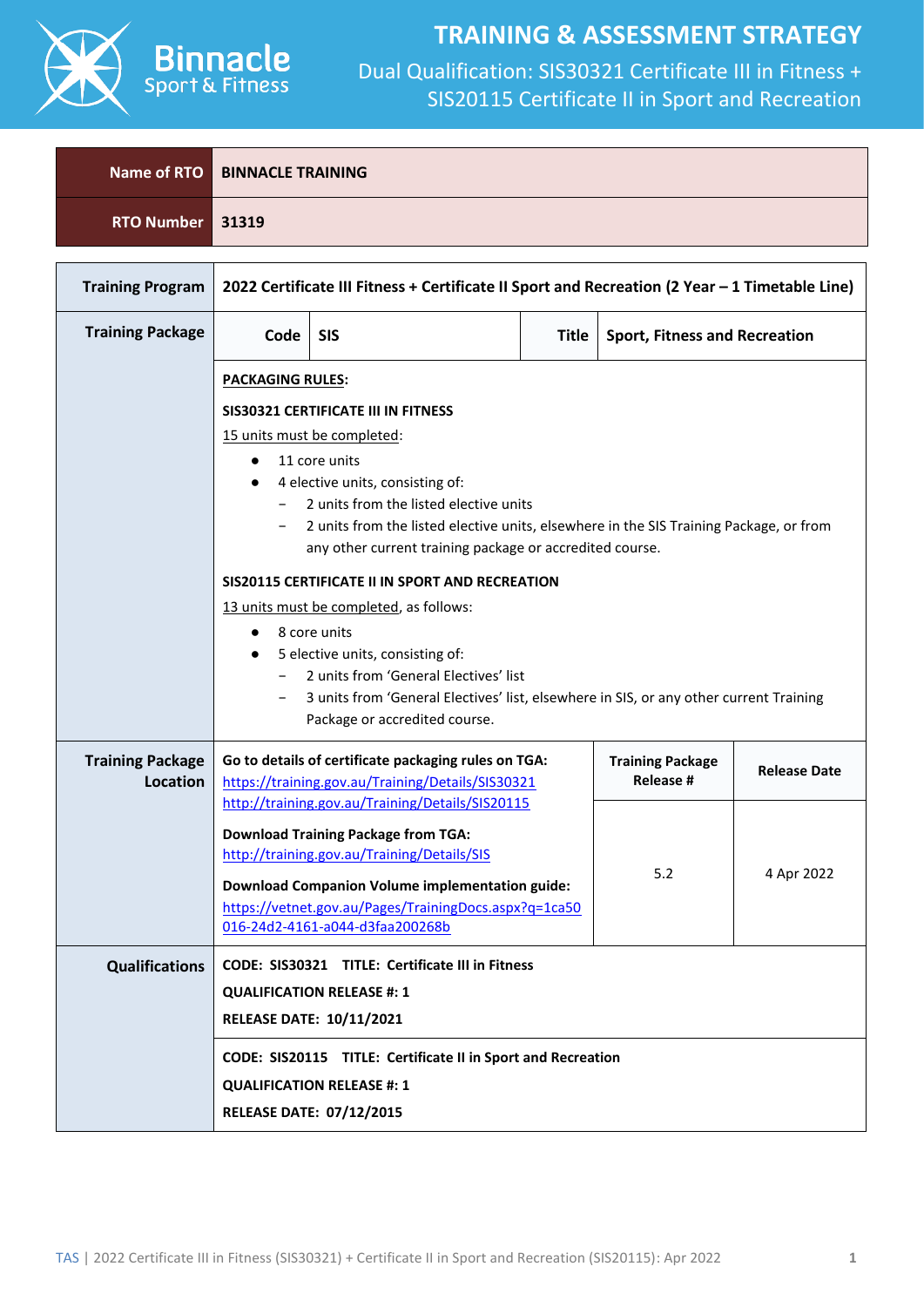

#### **TRAINING & ASSESSMENT STRATEGY**

| <b>Units of</b><br>Competency | <b>Unit Code</b> | <b>Unit Title</b>                                                              | <b>SIS20115 Certificate</b><br>II in Sport and<br>Recreation | SIS30321 Certificate<br>III in Fitness |
|-------------------------------|------------------|--------------------------------------------------------------------------------|--------------------------------------------------------------|----------------------------------------|
|                               | HLTWHS001        | Participate in workplace health and safety                                     | CORE                                                         | <b>CORE</b>                            |
|                               | SISXEMR001       | Respond to emergency situations                                                | CORE                                                         | ELECTIVE - LISTED                      |
|                               | SISXIND001       | Work effectively in sport, fitness and recreation<br>environments              | CORE                                                         | ELECTIVE - IMPORTED                    |
|                               | SISXIND002       | Maintain sport, fitness and recreation industry<br>knowledge                   | CORE                                                         | ELECTIVE - IMPORTED                    |
|                               | SISXCAI002       | Assist with activity sessions                                                  | CORE                                                         |                                        |
|                               | SISXCCS001       | Provide quality service                                                        | CORE                                                         |                                        |
|                               | BSBWOR202        | Organise and complete daily work activities                                    | CORE                                                         |                                        |
|                               | ICTICT203        | Operate application software packages                                          | ELECTIVE - GENERAL                                           |                                        |
|                               | BSBTEC201        | Use business software applications                                             | ELECTIVE - IMPORTED                                          |                                        |
|                               | BSBTEC202        | Use digital technologies to communicate in a work<br>environment               | ELECTIVE - IMPORTED                                          |                                        |
|                               | BSBTEC203        | Research using the internet                                                    | ELECTIVE - IMPORTED                                          |                                        |
|                               | BSBSUS201        | Participate in environmentally sustainable work<br>practices                   | <b>ELECTIVE - GENERAL</b>                                    |                                        |
|                               | BSBSUS211        | Participate in sustainable work practices                                      |                                                              | ELECTIVE - LISTED                      |
|                               | HLTAID011        | Provide first aid                                                              | CORE                                                         | <b>CORE</b>                            |
|                               | BSBPOPS304       | Deliver and monitor a service to customers                                     |                                                              | <b>CORE</b>                            |
|                               | BSBPEF301        | Organise personal work priorities                                              |                                                              | <b>CORE</b>                            |
|                               | SISFFIT032       | Complete pre-exercise screening and service<br>orientation                     |                                                              | <b>CORE</b>                            |
|                               | SISFFIT033       | Complete client fitness assessments                                            |                                                              | <b>CORE</b>                            |
|                               | SISFFIT035       | Plan group exercise sessions                                                   |                                                              | CORE                                   |
|                               | SISFFIT036       | Instruct group exercise sessions                                               |                                                              | <b>CORE</b>                            |
|                               | SISFFIT040       | Develop and instruct gym based exercise programs<br>for individual clients     |                                                              | <b>CORE</b>                            |
|                               | SISFFIT047       | Use anatomy and physiology knowledge to support<br>safe and effective exercise |                                                              | CORE                                   |
|                               | SISFFIT052       | Provide healthy eating information                                             |                                                              | <b>CORE</b>                            |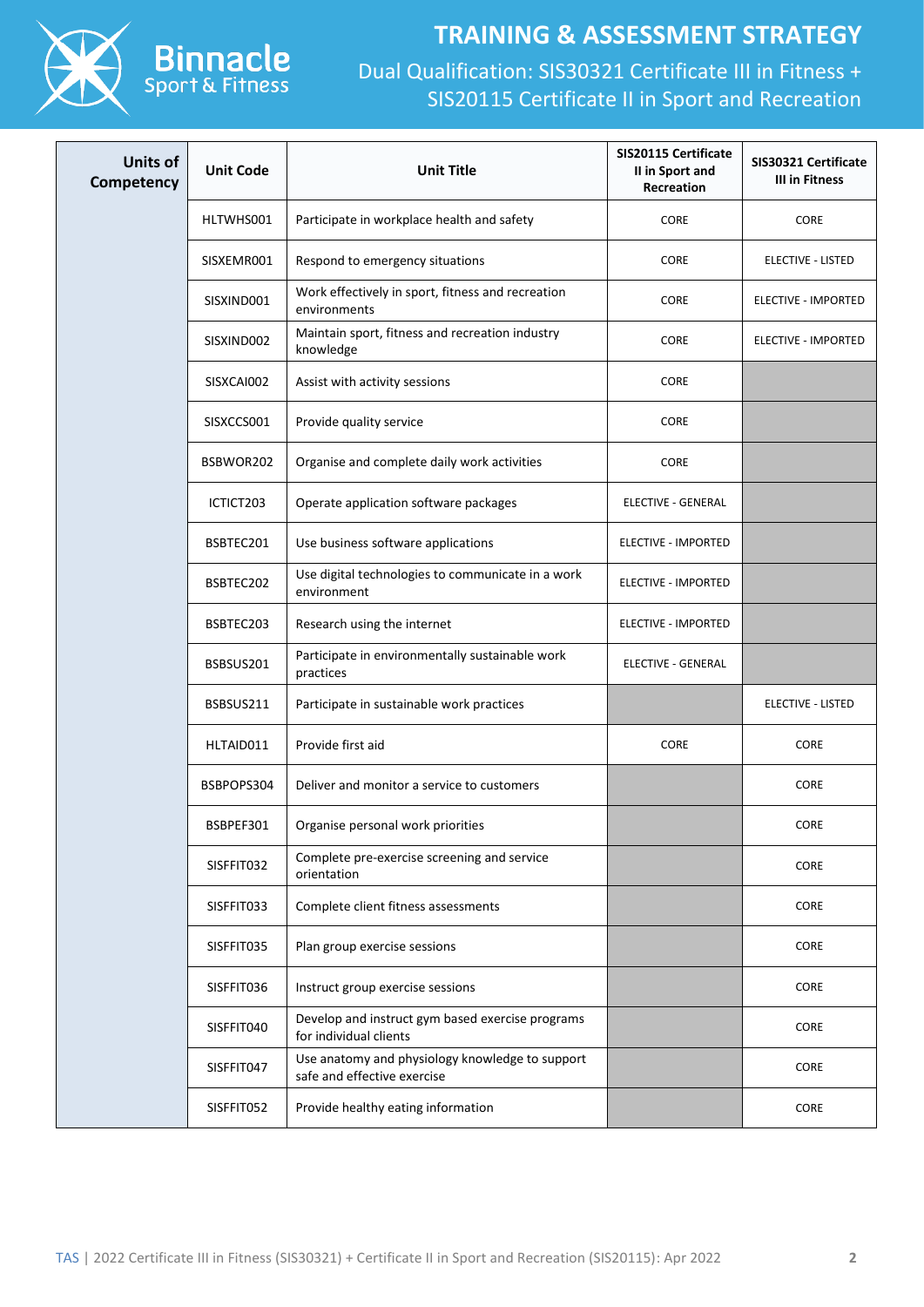

### **TRAINING & ASSESSMENT STRATEGY** Dual Qualification: SIS30321 Certificate III in Fitness + SIS20115 Certificate II in Sport and Recreation

| <b>Binnacle-School</b><br><b>Third-Party</b> | This Binnacle Training Program is delivered via a third-party arrangement with individual partner<br>schools.                                                                                                                                                                                                                                                        |                                                             |                                          |                                                                                                   |                                                                                                  |  |  |
|----------------------------------------------|----------------------------------------------------------------------------------------------------------------------------------------------------------------------------------------------------------------------------------------------------------------------------------------------------------------------------------------------------------------------|-------------------------------------------------------------|------------------------------------------|---------------------------------------------------------------------------------------------------|--------------------------------------------------------------------------------------------------|--|--|
| Arrangement                                  | Binnacle Training (Lead RTO) - Responsibilities:                                                                                                                                                                                                                                                                                                                     |                                                             |                                          |                                                                                                   |                                                                                                  |  |  |
|                                              | Provision of all requisite training and assessment resources, plus online learning - via Learning<br>☑<br>Management System (Binnacle Lounge).                                                                                                                                                                                                                       |                                                             |                                          |                                                                                                   |                                                                                                  |  |  |
|                                              | ⊻<br>$\boxtimes$ Outcomes of training and assessment.                                                                                                                                                                                                                                                                                                                |                                                             |                                          |                                                                                                   | Ongoing program support, including dedicated Program Manager and Administration Officer.         |  |  |
|                                              | Skills Assure Supplier (SAS) specific: Upholding "The 50% Limit" regarding delivery of training<br>☑<br>and/or assessment services by a third party. "The 50% Limit" applies only to students accessing<br>their VETiS subsidy for the VETiS-funded qualification on Binnacle Training's SAS delivery<br>schedule (SIS20115 Certificate II in Sport and Recreation). |                                                             |                                          |                                                                                                   |                                                                                                  |  |  |
|                                              | School (Third-Party) Responsibilities:                                                                                                                                                                                                                                                                                                                               |                                                             |                                          |                                                                                                   |                                                                                                  |  |  |
|                                              | Human Resources (Program Deliverer and at least one nominated back-up deliverer)<br>⊻                                                                                                                                                                                                                                                                                |                                                             |                                          |                                                                                                   |                                                                                                  |  |  |
|                                              | Physical Resources (equipment and facilities)<br>☑<br>☑                                                                                                                                                                                                                                                                                                              |                                                             |                                          |                                                                                                   | Facilitation of training and assessment services, on behalf of Binnacle Training as the RTO.     |  |  |
|                                              | School and cohort-specific information, required by Binnacle Training (as per the Standards for RTOs                                                                                                                                                                                                                                                                 |                                                             |                                          |                                                                                                   |                                                                                                  |  |  |
|                                              | 2015 - Clauses 1.1 to 1.4 and 2.2 - Implementing, monitoring and evaluating training and assessment                                                                                                                                                                                                                                                                  |                                                             |                                          |                                                                                                   |                                                                                                  |  |  |
|                                              | strategies and practices), is collected via the Binnacle Training Third-Party Agreement (Fillable) as                                                                                                                                                                                                                                                                |                                                             |                                          |                                                                                                   |                                                                                                  |  |  |
|                                              | completed by the Third-Party (School) and approved by Binnacle Training.                                                                                                                                                                                                                                                                                             |                                                             |                                          |                                                                                                   |                                                                                                  |  |  |
| <b>Target Group</b>                          | This program is offered to senior high school students (commencing in Year 10 or Year 11) wanting to:                                                                                                                                                                                                                                                                |                                                             |                                          |                                                                                                   |                                                                                                  |  |  |
|                                              |                                                                                                                                                                                                                                                                                                                                                                      |                                                             |                                          |                                                                                                   | seek skills and an entry-level qualification for the sport, fitness and recreation industry; and |  |  |
|                                              | use the qualification as an articulation into:                                                                                                                                                                                                                                                                                                                       |                                                             |                                          |                                                                                                   |                                                                                                  |  |  |
|                                              | $\overline{\phantom{a}}$                                                                                                                                                                                                                                                                                                                                             | a higher certification (e.g. Certificate IV in Fitness); or |                                          |                                                                                                   |                                                                                                  |  |  |
|                                              | $\qquad \qquad -$                                                                                                                                                                                                                                                                                                                                                    | University (e.g. Bachelor of Sport & Exercise Science).     |                                          |                                                                                                   |                                                                                                  |  |  |
|                                              | <b>QLD SCHOOLS</b>                                                                                                                                                                                                                                                                                                                                                   |                                                             |                                          |                                                                                                   |                                                                                                  |  |  |
|                                              | Upon successful completion, students are certified with a maximum 8 Queensland Certificate of<br>Education (QCE) credits as follows:                                                                                                                                                                                                                                 |                                                             |                                          |                                                                                                   |                                                                                                  |  |  |
|                                              |                                                                                                                                                                                                                                                                                                                                                                      |                                                             |                                          |                                                                                                   |                                                                                                  |  |  |
|                                              | 2022 Binnacle Program                                                                                                                                                                                                                                                                                                                                                | <b>Cert II Sport</b><br>(SIS20115)                          | Cert III<br><b>Fitness</b><br>(SIS30321) | <b>Expected</b><br><b>Total QCE</b><br>credits<br>(assuming<br>90% or<br>greater new<br>learning) | <b>Comments</b>                                                                                  |  |  |
|                                              | Dual Qual: Certificate III in<br>Fitness + Certificate II in<br>Sport and Recreation                                                                                                                                                                                                                                                                                 | 4                                                           | $4*$                                     | 8                                                                                                 | *4 Credits obtained from<br>Cert III (50% new<br>learning)                                       |  |  |

| <b>Entry</b> There are no formal training package entry requirements for this qualification, however a Language,           |
|----------------------------------------------------------------------------------------------------------------------------|
| <b>Requirements</b>   Literacy & Numeracy (LLN) Screening process is undertaken at the time of initial enrolment to ensure |
| students have the capacity to effectively engage with the content.                                                         |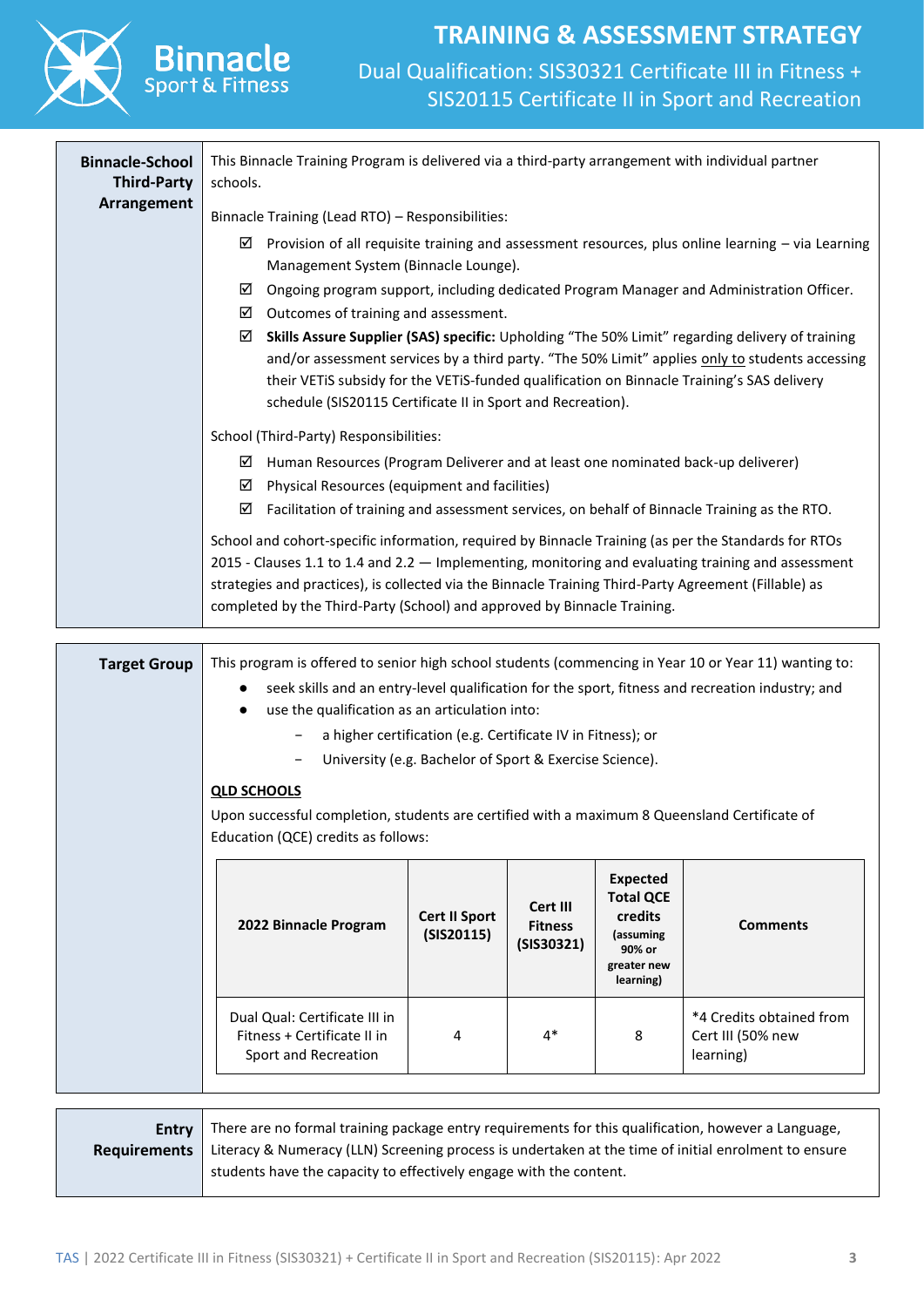

### **TRAINING & ASSESSMENT STRATEGY** Dual Qualification: SIS30321 Certificate III in Fitness + SIS20115 Certificate II in Sport and Recreation

|                                               | Students require AQF level 3 written and spoken English and numeracy skills to be able to meet the<br>Foundation Skill requirements within the units of the Certificate III qualification.                                                                                                                                                                                                                                                                                                                   |
|-----------------------------------------------|--------------------------------------------------------------------------------------------------------------------------------------------------------------------------------------------------------------------------------------------------------------------------------------------------------------------------------------------------------------------------------------------------------------------------------------------------------------------------------------------------------------|
|                                               | The Certificate III in Fitness qualification is delivered as a 'Fee for Service' offering only as per the<br>Binnacle-School invoicing arrangement.                                                                                                                                                                                                                                                                                                                                                          |
|                                               | Students must have access to all physical resources (either individually or through resources supplied by<br>the school) as outlined in the section 'Physical Resource Requirements' below.                                                                                                                                                                                                                                                                                                                  |
|                                               |                                                                                                                                                                                                                                                                                                                                                                                                                                                                                                              |
| <b>Skills Assure</b><br><b>Supplier (SAS)</b> | The Certificate II in Sport and Recreation (SIS20115) qualification is currently eligible for funding under<br>the Queensland Government's Vocational Education and Training in Schools (VETiS) initiative. Binnacle<br>Training is a Skills Assure Supplier (SAS) for the SIS20115 Certificate II in Sport and Recreation<br>qualification.                                                                                                                                                                 |
|                                               | The Queensland Government's VET Investment Budget will provide funding for students to complete<br>one VETiS qualification on the Priority Skills List whilst attending secondary school (in Years 10, 11 and<br>12).                                                                                                                                                                                                                                                                                        |
|                                               | Binnacle Training also offers the Certificate II in Sport and Recreation (SIS20115) as a 'Fee for Service'<br>program for schools, as per the Binnacle-school invoicing arrangement. At the time of enrolment,<br>eligible students will choose whether or not they wish to access the VETiS subsidy specific to the VETiS-<br>funded qualification.                                                                                                                                                         |
|                                               | "The 50% Limit" on delivery of training and/or assessment services by a third party:                                                                                                                                                                                                                                                                                                                                                                                                                         |
|                                               | As outlined in the SAS Third Party Arrangements Directive, a SAS is only allowed to utilise the services of<br>a Third Party for the provision of Training and/or Assessment to no more than 50% of any individual<br>qualification listed on the Supplier's Delivery Schedule. "The 50% Limit" applies only to:                                                                                                                                                                                             |
|                                               | Students accessing their VETiS subsidy for the VETiS-funded qualification on Binnacle Training's SAS<br>$\bullet$<br>delivery schedule (SIS20115 Certificate II in Sport and Recreation) who enrol from 1 July 2021.<br>The delivery of training and/or assessment services by a third party under Binnacle Training's SAS<br>$\bullet$<br>Agreement i.e. does not apply to 'Fee-for-Service'.                                                                                                               |
|                                               | Binnacle Training engages third parties (individual high schools) in the delivery of training and<br>assessment services specific to the VETiS-funded qualification: Certificate II in Sport and Recreation.<br>Binnacle Training will manage "The 50% limit" at a student level - whereby Binnacle Training will itself<br>deliver and assess half of the units of competency associated with the VETiS-funded qualification (i.e. no<br>delivery and assessment by the third party for half of the units). |
|                                               | Refer to the Section: Training and Assessment Staff (per unit of competency) which illustrates these<br>units of competency (6 in total) to be delivered by Binnacle Training staff (online delivery) specific to<br>VETIS funded students.                                                                                                                                                                                                                                                                  |
|                                               |                                                                                                                                                                                                                                                                                                                                                                                                                                                                                                              |
|                                               |                                                                                                                                                                                                                                                                                                                                                                                                                                                                                                              |
| <b>Learning and</b>                           | <b>DURATION</b>                                                                                                                                                                                                                                                                                                                                                                                                                                                                                              |
| <b>Assessment</b>                             | The program content has been packaged into 7 terms [based on delivery across and line on the                                                                                                                                                                                                                                                                                                                                                                                                                 |

**Arrangements** The program content has been packaged into 7 terms [based on delivery across **one line on the timetable (minimum 3 lessons per week, i.e. 210 minutes per week) over 2 years**. All evidence requirements pertaining to the embedded Certificate II in Sport and Recreation are scheduled across Terms 1-4. Terms 5-7 evidence requirements are aligned only to the Certificate III in Fitness.

A blended-delivery model will be used whereby students will have access to:

● Trainer-led classroom delivery of content.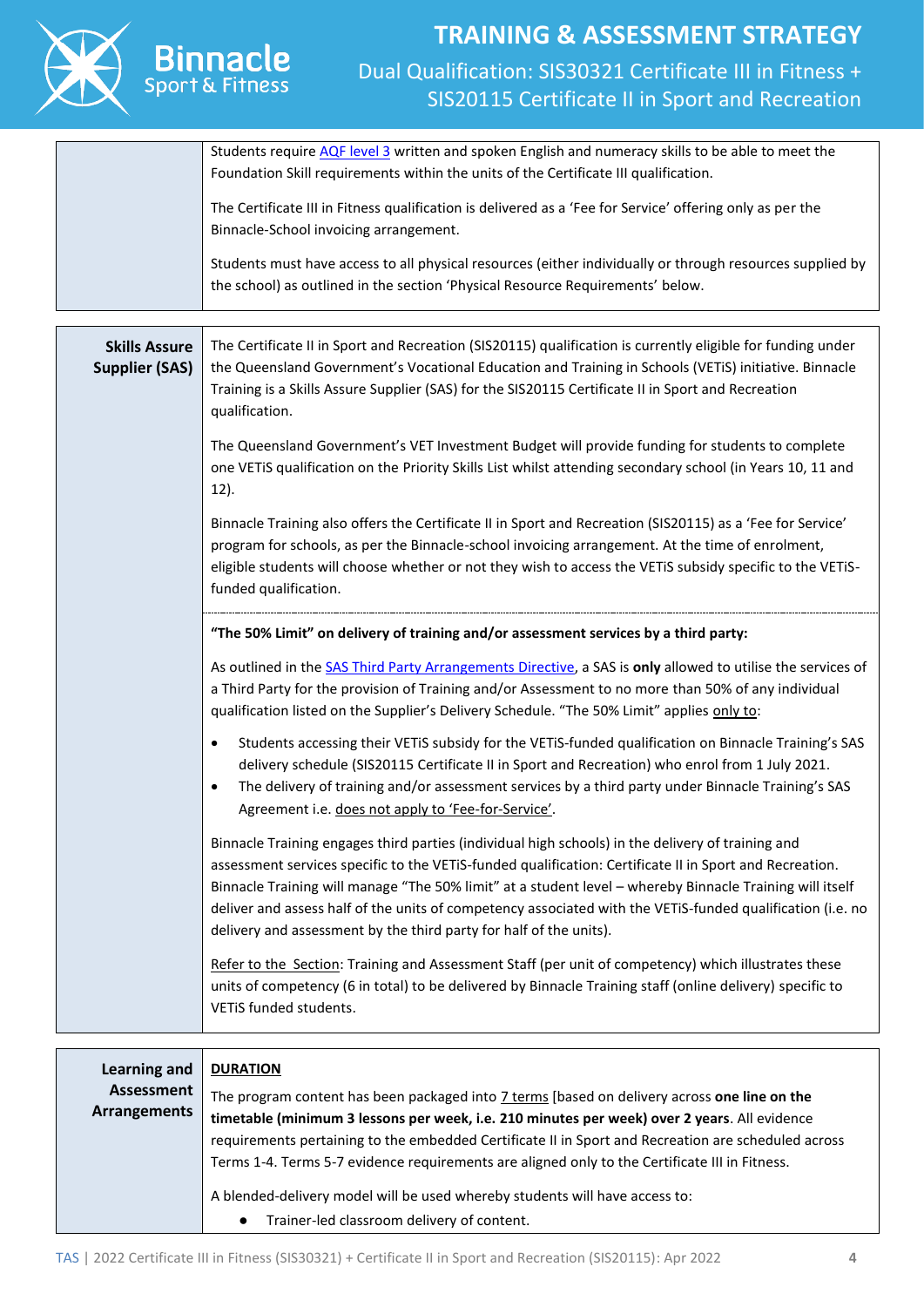

**Binnacle** 

- Online modules that house learning content (within the Binnacle Lounge).
- Assessment activities to be completed online within the Binnacle Lounge.
- Assessment activities and projects to be completed in the classroom and/or student-led environment.
- Participation in an Industry Discovery at a Fitness-related workplace (recommended, however, not compulsory).

This program uses single unit and clustered assessment.

Assessment and training will be conducted at the school. Assessment methodologies will vary according to specific requirements of the Units of Competency. A range of methods will be used, including:

- Knowledge quizzes, short answer questions and other project/case study reports.
- Skills demonstrations, reports, documents, observations.
- Portfolios of evidence as completed by the student for major projects.
- Simulated assessment environment (Fitness-related industry) located at the school.

Under supervision, students will instruct a range of fitness programs as well as completing practical experience (may be outside of their timetabled subject) to deliver a range of fitness activities and exercise programs to members of the school community (students and staff). Students will also work in the gym facility at the school with authentic clients, which will involve delivering exercise programs to a range of clients, including adult males (18+ years), adult females (18+ years) and older adult clients (55+ years).

#### **'VOLUME OF LEARNING' AND 'AMOUNT OF TRAINING'**

#### **Volume of Learning (VoL)\* per the Australian Qualifications Framework volume of learning indicators:**

Certificate II =  $0.5 - 1$  year (600 – 1200 hours) Certificate III =  $1 - 2$  years (1200 – 2400 hours)

*\* VoL describes how long a learner who does not hold any of the competencies identified in the relevant units of competency or modules would take to develop all of the required skills and knowledge. Further, the VoL includes all teaching, learning and assessment activities that are required to be undertaken by the typical student to achieve the learning outcomes. These activities may include some or all of the following: guided learning (such as classes, lectures, tutorials, online study or self-paced study guides), individual study, research, learning activities in the workplace and assessment activities. (AQF, Volume of Learning).*

Amount of Training (AoT) for this program consists of classroom learning, self-study and practical workrelated experience.

#### **Classroom learning = 245 hours (1 study line over 2 years).**

There is also an element of self-study (formative activities scheduled for students to undertake outside of class time). These activities are used by students to enhance their understanding of the content and are undertaken prior to assessment for that particular module or topic of study. Across this 2-year program, Binnacle has devoted an additional 70 minutes per week (the equivalent of one additional lesson per week) for these formative activities.

**Self-Study (Formative Activities) Hours = 82 hours** (i.e. 1.17 hours x 70 weeks)

An additional 40 hours of practical work-related experience is undertaken by students across the program. While some of these hours may be achieved during devoted class lessons, due to the nature of client fitness training some practical experience will be undertaken outside of these class hours.

**Practical Work-related Experience = 40 hours**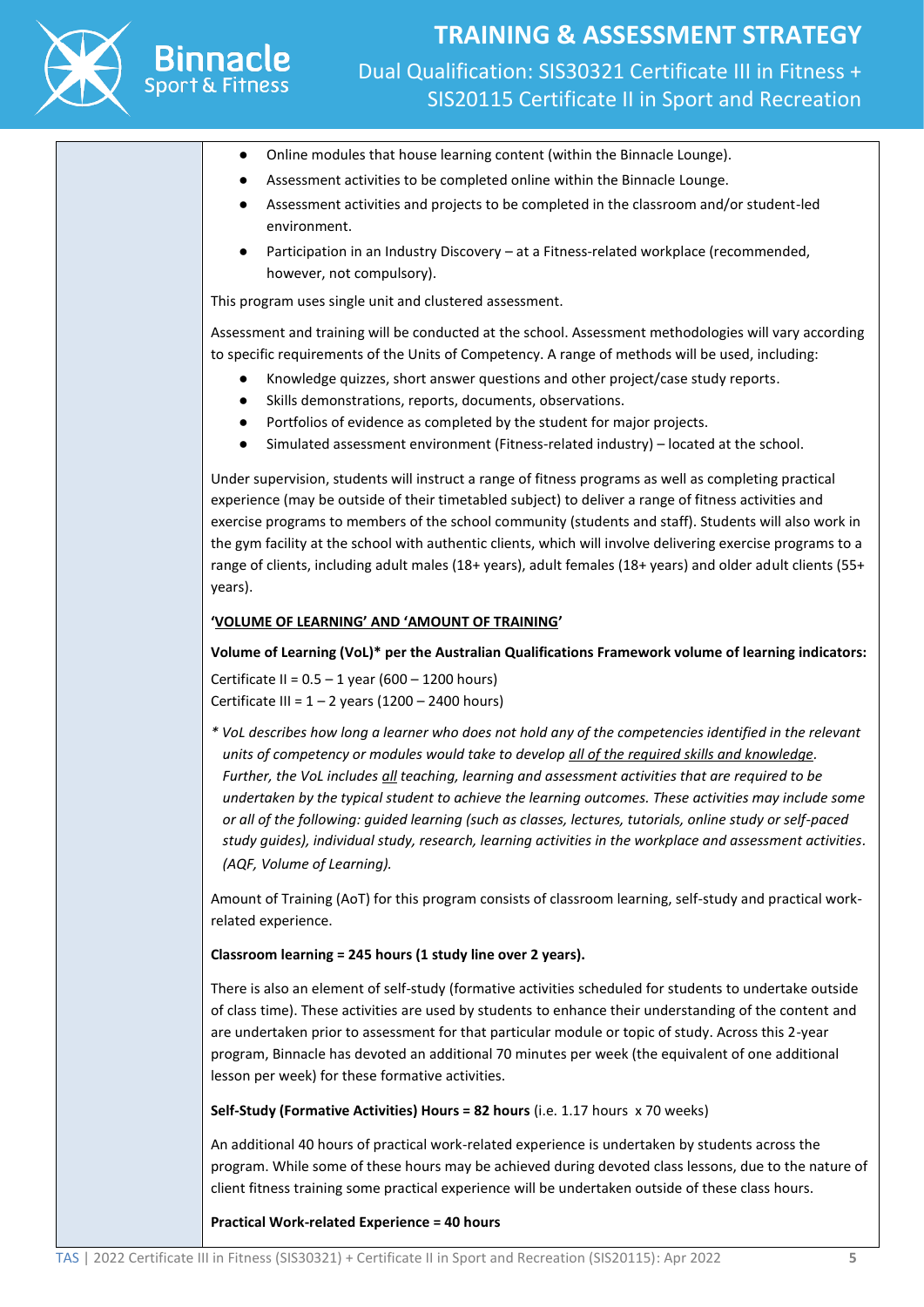

**Binnacle** 

#### **TOTAL AMOUNT OF TRAINING (AoT) = 367 hours (245 + 82 + 40)**

Binnacle rationalises the VoL hours gap (i.e. VoL 1800 hours LESS AoT 367 hours = 1433 hours) by:

- Students entering the subject with a large base of foundational skills and knowledge from prior and concurrent learning (e.g. Years 9-10 HPE and other sporting/fitness involvement, including as an athlete/player).
- There is a large amount of overlap (clustering) of units across the 7 terms.
- There being an element of self-study that students may undertake to deepen their own understanding of the content.

| Learning and                      | <b>ORGANISATION</b>                                                                                                                                                                                                                              |
|-----------------------------------|--------------------------------------------------------------------------------------------------------------------------------------------------------------------------------------------------------------------------------------------------|
| Assessment<br><b>Arrangements</b> | The program will be delivered using class-based learning as well as a real fitness environment (including<br>a gym) located at the school which involves delivering a range of fitness programs to adolescent, adult<br>and older adult clients. |
|                                   | A range of teaching and learning strategies will be used to deliver the competencies including:                                                                                                                                                  |
|                                   | <b>Practical tasks</b>                                                                                                                                                                                                                           |
|                                   | Client interactions<br>Group work                                                                                                                                                                                                                |
|                                   | Programs within the school (generally a minimum of two different fitness programs per term)<br>Practical experience within the school fitness centre (i.e. group exercise, outdoor fitness, one-<br>$\bullet$<br>on-one gym programs)            |
|                                   | Evidence contributing towards each competency will be collected throughout the program. This<br>evidence will be used to make judgements of competency that are aligned with, and reflect, the<br>requirements of each unit of competency.       |

| Learning and $\parallel$   | <b>LANGUAGE, LITERACY AND NUMERACY ASSISTANCE</b>                                                                                                                                                    |
|----------------------------|------------------------------------------------------------------------------------------------------------------------------------------------------------------------------------------------------|
| Assessment<br>Arrangements | Support is available to all students and can be organised - through the deliverer - on a case-by-case and<br>as needed basis throughout the program.                                                 |
|                            | 'Reasonable adjustment' is offered for most assessment items. This is indicated in the assessment table<br>at the top of each assessment and are allocated based on unit of competency requirements. |

| Learning and                             | <b>OPPORTUNITY FOR RPL AND CREDIT TRANSFER</b>                                                                                                                                                                                                                                                                                                                                                                               |  |  |  |  |  |
|------------------------------------------|------------------------------------------------------------------------------------------------------------------------------------------------------------------------------------------------------------------------------------------------------------------------------------------------------------------------------------------------------------------------------------------------------------------------------|--|--|--|--|--|
| <b>Assessment</b><br><b>Arrangements</b> | Recognition of Prior Learning (RPL) is an assessment process that evaluates an individual's informal<br>learning to determine the extent to which that individual has achieved the required competency<br>outcomes.                                                                                                                                                                                                          |  |  |  |  |  |
|                                          | <b>Credit Transfer</b> is applying credit for a unit of competency that has previously been completed<br>(successfully) by a student. Credit Transfer is offered both at enrolment and throughout the training<br>program. A verified copy of the student's Qualification and/or Statement of Attainment listing the units<br>of competency that have previously been completed is required as evidence for Credit Transfer. |  |  |  |  |  |
|                                          | Both RPL and Credit Transfer are available to students. Due to students being of high school age, usually<br>with limited prior qualifications or work history, students typically undergo a train-to-assess pathway.<br>An RPL assessment pathway will require verifiable evidence of a student's prior learning (e.g. Statement<br>of Attainment for previously completed superseded units).                               |  |  |  |  |  |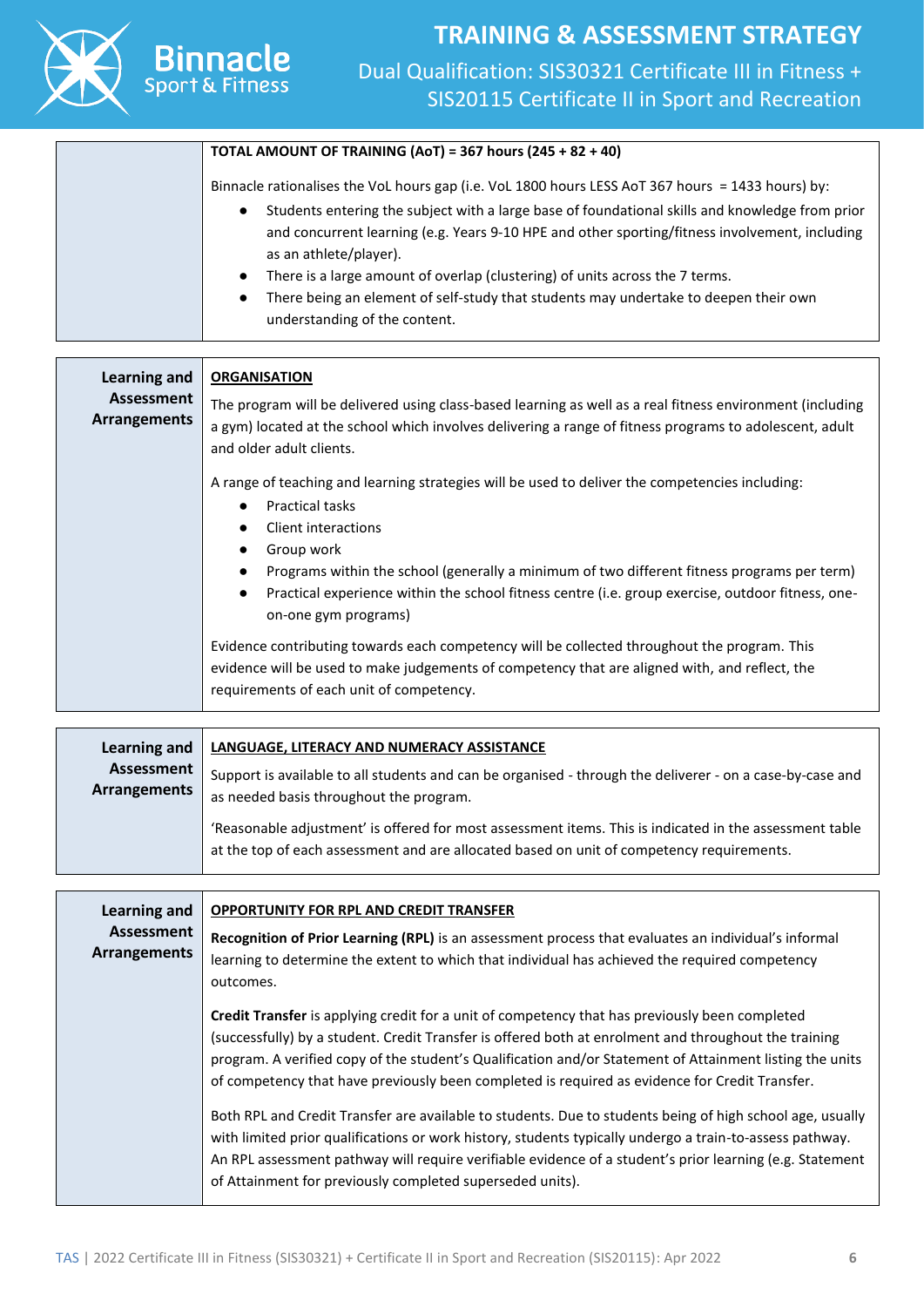



| <b>Learning and</b>                      |                                                                                     | <b>COURSE STRUCTURE</b>                                                                                                                                                                                                                                                                                                                                                                                                                                                                                                                                                                                                                                                                                                                                                                                                        |
|------------------------------------------|-------------------------------------------------------------------------------------|--------------------------------------------------------------------------------------------------------------------------------------------------------------------------------------------------------------------------------------------------------------------------------------------------------------------------------------------------------------------------------------------------------------------------------------------------------------------------------------------------------------------------------------------------------------------------------------------------------------------------------------------------------------------------------------------------------------------------------------------------------------------------------------------------------------------------------|
| <b>Assessment</b><br><b>Arrangements</b> | Topics:<br>$\bullet$<br><b>TERM1</b><br>Programs:                                   | <b>Binnacle Lounge Induction</b><br>The Sport, Fitness & Recreation (SFR) Industry<br>Apply Knowledge of Coaching Practices<br>Bootcamp Program (Teacher Facilitated): Assist with Delivering Bootcamp Sessions<br>Coaching Program (Student Delivery): Plan & Deliver Coaching Sessions                                                                                                                                                                                                                                                                                                                                                                                                                                                                                                                                       |
|                                          | Topics:<br>$\bullet$<br><b>TERM 2</b><br>Programs:<br>$\bullet$<br>$\bullet$        | Provide First Aid<br>The Sport, Fitness & Recreation (SFR) Industry<br>Community Fitness Program: Community Fitness Program - Junior Secondary School Participants<br>Provide First Aid: Enrol and complete the Short Course: HLTAID011 Provide First Aid                                                                                                                                                                                                                                                                                                                                                                                                                                                                                                                                                                      |
|                                          | <b>UNITS OF</b><br><b>COMPETENCY</b><br><b>SCHEDULED FOR</b><br><b>FINALISATION</b> | HLTAID011 Provide first aid                                                                                                                                                                                                                                                                                                                                                                                                                                                                                                                                                                                                                                                                                                                                                                                                    |
|                                          | Topics:<br><b>TERM3</b><br>Programs:                                                | Anatomy & Physiology<br>Plan & Deliver Exercise Programs<br>One-on-One Cardio Program: Personal Fitness Coach<br>Group Conditioning Sessions for Adolescent Clients                                                                                                                                                                                                                                                                                                                                                                                                                                                                                                                                                                                                                                                            |
|                                          | Topics:<br>$\bullet$<br><u>Programs:</u><br><b>TERM4</b>                            | Introduction to Nutrition (Binnacle Online Delivery)<br>Digital Technologies in the Workplace (Binnacle Online Delivery)<br><b>Group Nutrition Presentation</b><br>Strength & Conditioning Program for Peers<br>* The Certificate II in Sport and Recreation (SIS20115) entry qualification is scheduled to be finalised at<br>the end of Term 4. HLTAID011 is required to complete this qualification. Students are provided the<br>option to complete the Certificate II in Sport and Recreation only (exit point).                                                                                                                                                                                                                                                                                                          |
|                                          | <b>UNITS OF</b><br><b>COMPETENCY</b><br><b>SCHEDULED FOR</b><br><b>FINALISATION</b> | Units scheduled for finalisation upon completion of Terms 1-3<br>HLTWHS001 Participate in workplace health and safety<br>SISXEMR001 Respond to emergency situations<br>SISXIND001 Work effectively in sport, fitness and recreation environments<br>SISXCAI002 Assist with activity sessions<br>SISXIND002 Maintain sport, fitness and recreation industry knowledge<br>SISXCCS001 Provide quality service<br><b>Units comprising Term 4 (Binnacle Online Delivery)</b><br>BSBWOR202 Organise and complete daily work activities<br>BSBTEC201 Use business software applications<br>BSBTEC202 Use digital technologies to communicate in a work environment<br>BSBTEC203 Research using the internet<br>ICTICT203 Operate application software packages<br>BSBSUS201 Participate in environmentally sustainable work practices |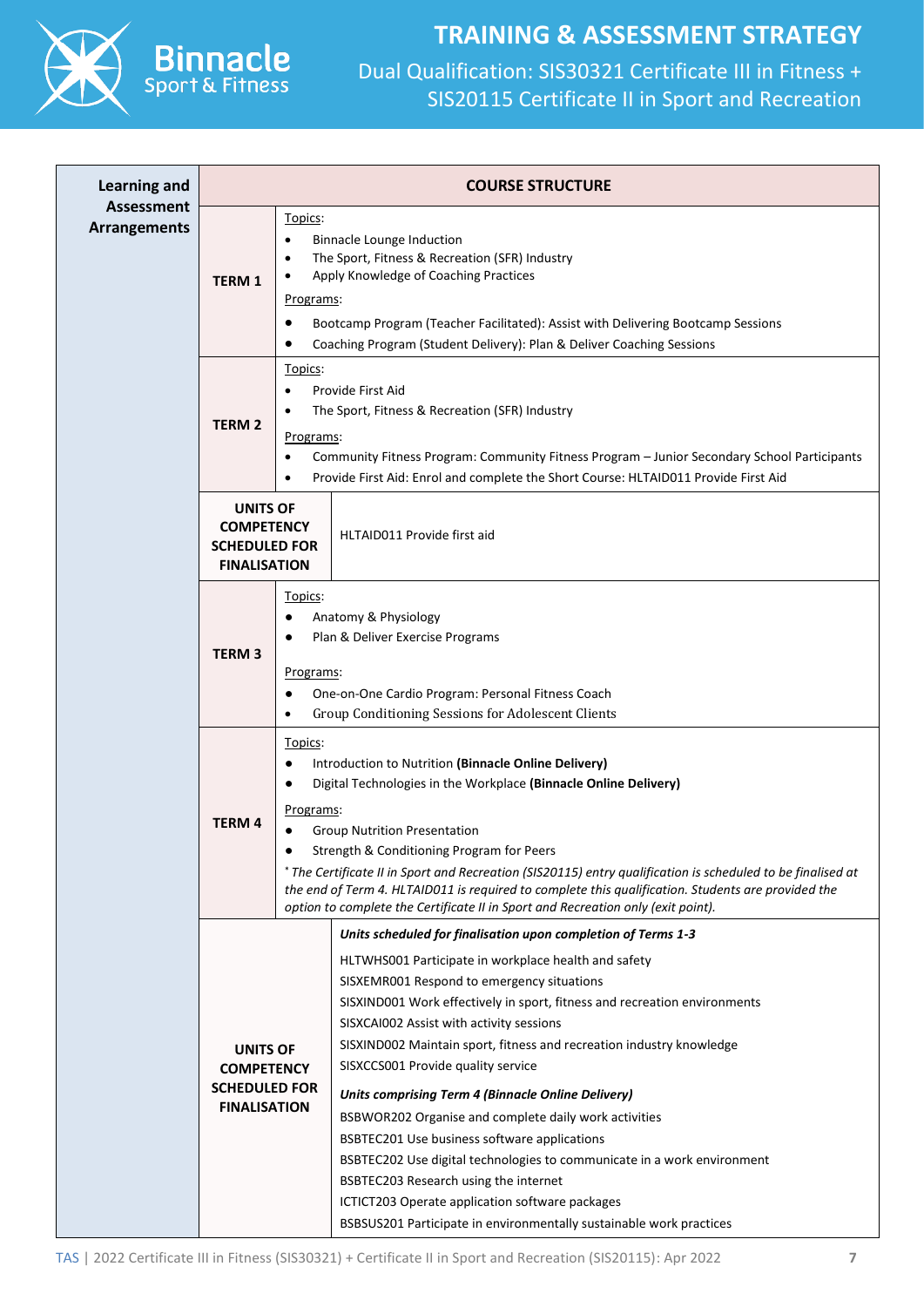

Spor

### **TRAINING & ASSESSMENT STRATEGY**

| <b>Learning and</b><br><b>Assessment</b><br>Arrangements | <b>TERM 5</b>                                                                                 | Topics:<br>Client Orientation, Health Assessment & Fitness Testing<br>$\bullet$<br>Provide Healthy Eating Information<br>$\bullet$<br>Fitness Programming & Instruction<br>$\bullet$<br>Anatomy & Physiology for Fitness Programming<br>$\bullet$<br>Programs:<br>One-on-One Gym Program: Initial Consultation for a Peer<br>$\bullet$                                                                                                                                                                                                                  |  |  |
|----------------------------------------------------------|-----------------------------------------------------------------------------------------------|---------------------------------------------------------------------------------------------------------------------------------------------------------------------------------------------------------------------------------------------------------------------------------------------------------------------------------------------------------------------------------------------------------------------------------------------------------------------------------------------------------------------------------------------------------|--|--|
|                                                          | TERM <sub>6</sub>                                                                             | Topics:<br>Older Adults<br>$\bullet$<br><b>Specific Populations</b><br>Anatomy & Physiology for Fitness Programs<br>Programs:<br>Gentle Exercise Program: Participate in Gentle Exercise Sessions<br>$\bullet$<br>Mobility Program: Plan and Instruct Mobility Sessions<br>$\bullet$<br>Specific Populations: Plan and Deliver Programs for Scenario Clients<br>$\bullet$                                                                                                                                                                               |  |  |
|                                                          | <b>TERM7</b>                                                                                  | Topics:<br>Older Adults<br><b>Specific Populations</b><br>$\bullet$<br>Anatomy & Physiology for Fitness Programs<br>$\bullet$<br>Programs:<br>Group Exercise and Gym-based One-on-One Sessions:<br>Female and Male Adults aged 18+; and<br>Older adults aged 55+                                                                                                                                                                                                                                                                                        |  |  |
|                                                          | <b>UNITS OF</b><br><b>COMPETENCY</b><br><b>SCHEDULED</b><br><b>FOR</b><br><b>FINALISATION</b> | BSBPOPS304 Deliver and monitor a service to customers<br>BSBPEF301 Organise personal work priorities<br>SISFFIT032 Complete pre-exercise screening and service orientation<br>SISFFIT033 Complete client fitness assessments<br>SISFFIT035 Plan group exercise sessions<br>SISFFIT036 Instruct group exercise sessions<br>SISFFIT040 Develop and instruct gym-based exercise programs for individual clients<br>SISFFIT047 Use anatomy and physiology knowledge to support safe and effective exercise<br>SISFFIT052 Provide healthy eating information |  |  |

| Learning and<br>Assessment<br>Arrangements |                     | <b>EVIDENCE GATHERING TECHNIQUES</b><br>The following matrix identifies the type of evidence that may be collected to enable judgements to be<br>made about student's success in units of competency. Evidence gathering techniques may be adjusted<br>to best suit the unit of competency requirements.<br>Students may submit evidence to gain RPL for competencies. |              |   |              |   |  |
|--------------------------------------------|---------------------|------------------------------------------------------------------------------------------------------------------------------------------------------------------------------------------------------------------------------------------------------------------------------------------------------------------------------------------------------------------------|--------------|---|--------------|---|--|
|                                            | UNITS OF COMPETENCY |                                                                                                                                                                                                                                                                                                                                                                        |              | В | C            | D |  |
|                                            | HLTAID011           | Provide first aid                                                                                                                                                                                                                                                                                                                                                      | $\checkmark$ | √ |              |   |  |
|                                            | HLTWHS001           | Participate in workplace health and safety                                                                                                                                                                                                                                                                                                                             | $\checkmark$ |   | √            |   |  |
|                                            | SISXEMR001          | Respond to emergency situations                                                                                                                                                                                                                                                                                                                                        | ✓            |   | $\checkmark$ |   |  |
|                                            | SISXIND001          | Work effectively in sport, fitness and recreation environments                                                                                                                                                                                                                                                                                                         | $\checkmark$ |   | $\checkmark$ |   |  |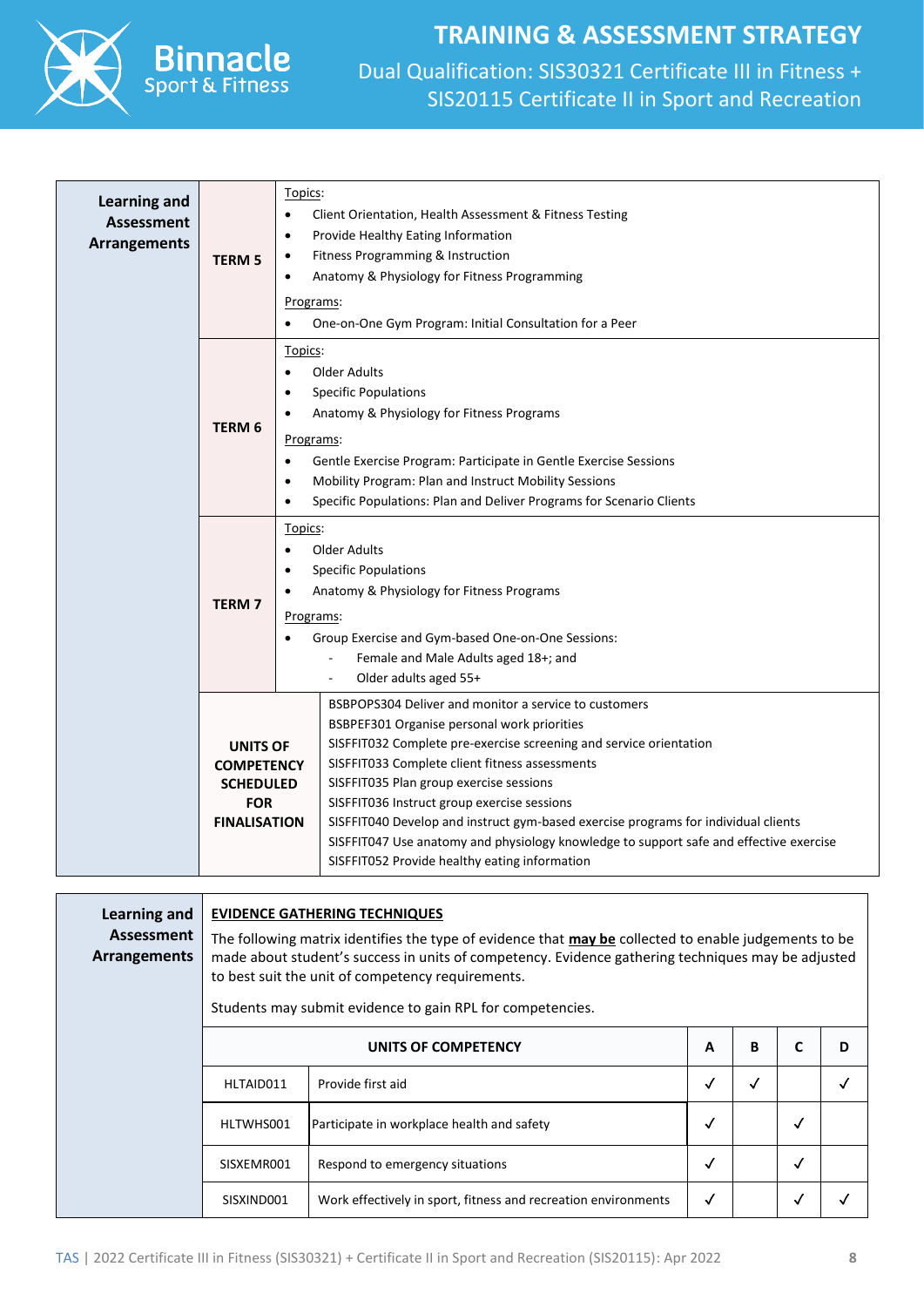

### **TRAINING & ASSESSMENT STRATEGY**

| SISXIND002 |                              |                                             | Maintain sport, fitness and recreation industry knowledge       | $\checkmark$ |              | $\checkmark$ |              |
|------------|------------------------------|---------------------------------------------|-----------------------------------------------------------------|--------------|--------------|--------------|--------------|
| SISXCAI002 |                              | Assist with activity sessions               |                                                                 |              |              | $\checkmark$ | $\checkmark$ |
| SISXCCS001 |                              | Provide quality service                     |                                                                 |              | $\checkmark$ | $\checkmark$ | $\checkmark$ |
| BSBSUS211  |                              | Participate in sustainable work practices   |                                                                 | $\checkmark$ |              | $\checkmark$ | $\checkmark$ |
| BSBWOR202  |                              | Organise and complete daily work activities |                                                                 | $\checkmark$ |              | $\checkmark$ |              |
| BSBTEC201  |                              |                                             | Use business software applications                              | $\checkmark$ |              | $\checkmark$ | $\checkmark$ |
| BSBTEC202  |                              |                                             | Use digital technologies to communicate in a work environment   | $\checkmark$ |              | $\checkmark$ | ✓            |
| BSBTEC203  | Research using the internet  |                                             |                                                                 | $\checkmark$ |              | $\checkmark$ |              |
| ICTICT203  |                              |                                             | Operate application software packages                           | $\checkmark$ |              | $\checkmark$ | $\checkmark$ |
| BSBSUS201  |                              |                                             | Participate in environmentally sustainable work practices       | $\checkmark$ |              | $\checkmark$ | $\checkmark$ |
| BSBPOPS304 |                              |                                             | Deliver and monitor a service to customers                      | $\checkmark$ | $\checkmark$ | $\checkmark$ | $\checkmark$ |
| BSBPEF301  |                              |                                             | Organise personal work priorities                               | $\checkmark$ |              | ✓            |              |
| SISFFIT032 |                              |                                             | Complete pre-exercise screening and service orientation         | $\checkmark$ |              | $\checkmark$ | $\checkmark$ |
| SISFFIT033 |                              |                                             | Complete client fitness assessments                             | $\checkmark$ |              | $\checkmark$ | $\checkmark$ |
| SISFFIT035 | Plan group exercise sessions |                                             |                                                                 | √            |              | ✓            | ✓            |
| SISFFIT036 |                              |                                             | Instruct group exercise sessions                                | $\checkmark$ |              | $\checkmark$ | $\checkmark$ |
| SISFFIT040 | clients                      |                                             | Develop and instruct gym-based exercise programs for individual | ✓            | ✓            | ✓            |              |
| SISFFIT047 | effective exercise           |                                             | Use anatomy and physiology knowledge to support safe and        | $\checkmark$ |              | $\checkmark$ | $\checkmark$ |
| SISFFIT052 |                              |                                             | Provide healthy eating information                              | $\checkmark$ | $\checkmark$ | $\checkmark$ | $\checkmark$ |
|            |                              | A                                           | Quiz and short answer questions                                 |              |              |              |              |
| <b>KEY</b> |                              | B                                           | <b>Case studies and scenarios</b>                               |              |              |              |              |
|            |                              | C                                           | <b>Project tasks</b>                                            |              |              |              |              |
|            |                              | D                                           | <b>Major programs and practicals</b>                            |              |              |              |              |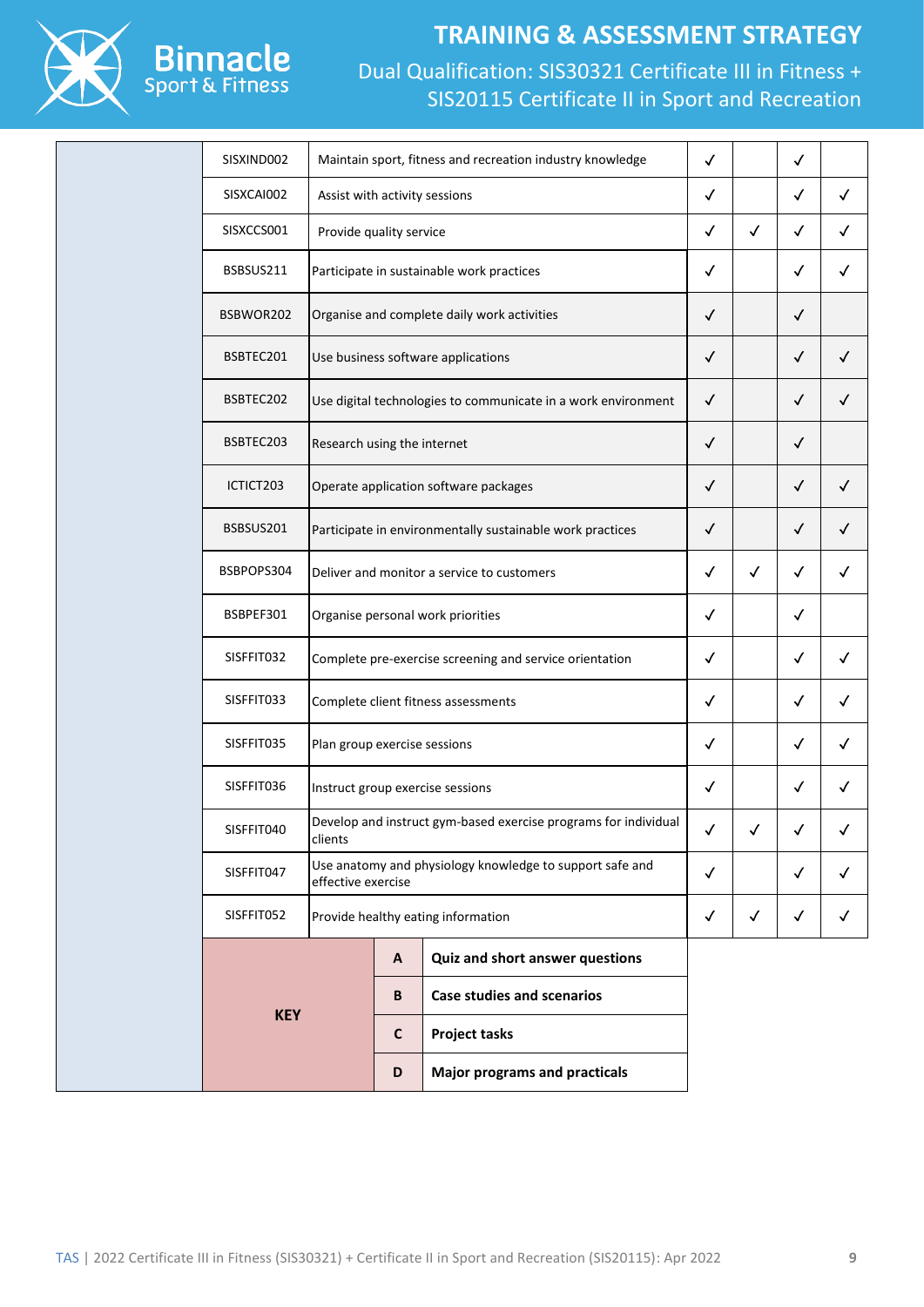

# **TRAINING & ASSESSMENT STRATEGY**

| <b>Training and</b>                                             | <b>UNITS OF</b>                     |                                                                                                                                                                                                                                                                                                                                             | <b>TRAINING &amp; ASSESSMENT PERSONNEL</b> |                              |                             |  |
|-----------------------------------------------------------------|-------------------------------------|---------------------------------------------------------------------------------------------------------------------------------------------------------------------------------------------------------------------------------------------------------------------------------------------------------------------------------------------|--------------------------------------------|------------------------------|-----------------------------|--|
| <b>Assessment Staff</b><br>Indicate for each unit               | <b>COMPETENCY</b>                   | <b>TRAINING ARRANGEMENTS</b>                                                                                                                                                                                                                                                                                                                | <b>Technical</b><br><b>Advisor</b>         | Qualified<br><b>Assessor</b> | Qualified<br><b>Trainer</b> |  |
| of competency the<br>staff involved in<br>delivery and identify | HLTWHS001                           |                                                                                                                                                                                                                                                                                                                                             | <b>Binnacle PM</b>                         | Teacher                      | Teacher                     |  |
| if this is being<br>delivered by one                            | SISXEMR001                          |                                                                                                                                                                                                                                                                                                                                             | <b>Binnacle PM</b>                         | Teacher                      | Teacher                     |  |
| person, or in a team                                            | SISXIND001                          | Sole trainer and assessor<br>(Teacher-led delivery) -<br>under the support of                                                                                                                                                                                                                                                               | <b>Binnacle PM</b>                         | Teacher                      | Teacher                     |  |
| approach.                                                       | SISXCAI002                          |                                                                                                                                                                                                                                                                                                                                             | <b>Binnacle PM</b>                         | Teacher                      | Teacher                     |  |
|                                                                 | SISXIND002                          | Binnacle's Program<br>Management (PM) Team.                                                                                                                                                                                                                                                                                                 | <b>Binnacle PM</b>                         | Teacher                      | Teacher                     |  |
|                                                                 | SISXCCS001                          |                                                                                                                                                                                                                                                                                                                                             | <b>Binnacle PM</b>                         | Teacher                      | Teacher                     |  |
|                                                                 | BSBSUS211                           |                                                                                                                                                                                                                                                                                                                                             | <b>Binnacle PM</b>                         | Teacher                      | Teacher                     |  |
|                                                                 | BSBWOR202                           | Online delivery -                                                                                                                                                                                                                                                                                                                           | <b>Binnacle PM</b>                         | <b>Binnacle Assessor</b>     | <b>Binnacle Trainer</b>     |  |
|                                                                 | BSBTEC201                           | nominated Binnacle trainer<br>and assessor(s); with no                                                                                                                                                                                                                                                                                      | <b>Binnacle PM</b>                         | <b>Binnacle Assessor</b>     | <b>Binnacle Trainer</b>     |  |
|                                                                 | BSBTEC202                           | delivery and assessment by<br><b>Third Party (Teacher) for</b>                                                                                                                                                                                                                                                                              | <b>Binnacle PM</b>                         | <b>Binnacle Assessor</b>     | <b>Binnacle Trainer</b>     |  |
|                                                                 | BSBTEC203                           | students accessing their<br>VETIS subsidy for the VETIS-<br>funded Certificate II in<br><b>Sport and Recreation.</b><br>Sole trainer and assessor<br>(Teacher-led delivery) -<br>under the support of<br>Binnacle's Program<br>Management (PM) Team.                                                                                        | <b>Binnacle PM</b>                         | <b>Binnacle Assessor</b>     | <b>Binnacle Trainer</b>     |  |
|                                                                 | ICTICT203                           |                                                                                                                                                                                                                                                                                                                                             | <b>Binnacle PM</b>                         | <b>Binnacle Assessor</b>     | <b>Binnacle Trainer</b>     |  |
|                                                                 | BSBSUS201                           |                                                                                                                                                                                                                                                                                                                                             | <b>Binnacle PM</b>                         | <b>Binnacle Assessor</b>     | <b>Binnacle Trainer</b>     |  |
|                                                                 | BSBPOPS304                          |                                                                                                                                                                                                                                                                                                                                             | <b>Binnacle PM</b>                         | Teacher                      | Teacher                     |  |
|                                                                 | BSBPEF301                           |                                                                                                                                                                                                                                                                                                                                             | <b>Binnacle PM</b>                         | Teacher                      | Teacher                     |  |
|                                                                 | SISFFIT032                          |                                                                                                                                                                                                                                                                                                                                             | <b>Binnacle PM</b>                         | Teacher                      | Teacher                     |  |
|                                                                 | SISFFIT033                          |                                                                                                                                                                                                                                                                                                                                             | <b>Binnacle PM</b>                         | Teacher                      | Teacher                     |  |
|                                                                 | SISFFIT035<br>SISFFIT036            |                                                                                                                                                                                                                                                                                                                                             | <b>Binnacle PM</b>                         | Teacher                      | Teacher                     |  |
|                                                                 |                                     |                                                                                                                                                                                                                                                                                                                                             | <b>Binnacle PM</b>                         | Teacher                      | Teacher                     |  |
|                                                                 | SISFFIT040                          |                                                                                                                                                                                                                                                                                                                                             | <b>Binnacle PM</b>                         | Teacher                      | Teacher                     |  |
|                                                                 | SISFFIT047                          |                                                                                                                                                                                                                                                                                                                                             | <b>Binnacle PM</b>                         | Teacher                      | Teacher                     |  |
|                                                                 | SISFFIT052                          |                                                                                                                                                                                                                                                                                                                                             | <b>Binnacle PM</b>                         | Teacher                      | Teacher                     |  |
|                                                                 | HLTAID011<br>HLTAID010<br>HLTAID009 | Either delivered via the Binnacle Program with the Teacher as Trainer/<br>Assessor (additional physical and human resource requirements of school); or<br>delivered by an external provider as arranged by individual schools.<br>HLTAID011 delivered as 'Fee-for-service' only i.e. not under Binnacle Training's<br><b>SAS Agreement.</b> |                                            |                              |                             |  |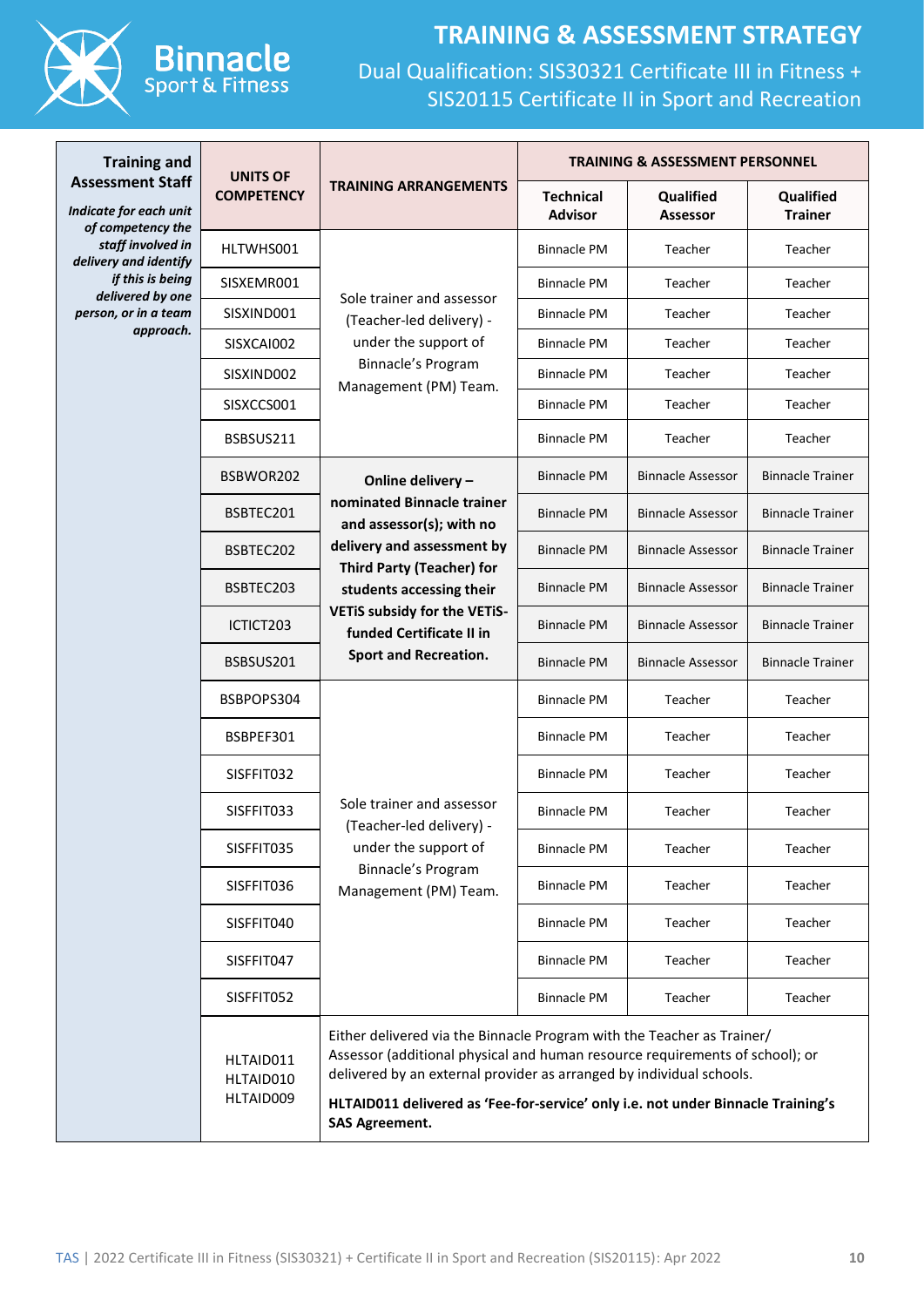

Spor

# **TRAINING & ASSESSMENT STRATEGY**

| Learning<br><b>Resources</b><br><b>Practical</b><br><b>Experience</b> | Students are provided with a full Course Content kit that is specific to each term of study which<br>includes:<br>Unit Plan<br>$\bullet$<br>Lectures<br><b>Online Activities</b><br><b>Exercise Bank</b><br>Videos<br>Work templates and other work-related documents (e.g. policy manuals)<br>Students will undertake a minimum of 40 hours of practical experience (i.e. group exercise and gym<br>instruction) across the program. |
|-----------------------------------------------------------------------|---------------------------------------------------------------------------------------------------------------------------------------------------------------------------------------------------------------------------------------------------------------------------------------------------------------------------------------------------------------------------------------------------------------------------------------|
|                                                                       |                                                                                                                                                                                                                                                                                                                                                                                                                                       |
| <b>Consultation with</b><br><b>Industry</b>                           | Key industry partners consulted in the development and ongoing refinement of this strategy are listed<br>below. Binnacle meets with each of the listed industry partners for regular advice, ongoing program<br>support and guidance. These industry engagement activities focus on Training and Assessment Strategy,<br>resources, and current industry skills of trainers and assessors.                                            |
|                                                                       | <b>Industry Partners</b>                                                                                                                                                                                                                                                                                                                                                                                                              |
|                                                                       | Redcliffe Dolphins Rugby League Club                                                                                                                                                                                                                                                                                                                                                                                                  |
|                                                                       | Renegade Conditioning                                                                                                                                                                                                                                                                                                                                                                                                                 |
|                                                                       | Kayle Fitness<br>٠                                                                                                                                                                                                                                                                                                                                                                                                                    |
|                                                                       | <b>Fit College</b><br>٠                                                                                                                                                                                                                                                                                                                                                                                                               |
|                                                                       | Andrew Rickertt - Job Skills Queensland<br>National Institute of First Aid Trainers (NIFAT)                                                                                                                                                                                                                                                                                                                                           |
|                                                                       |                                                                                                                                                                                                                                                                                                                                                                                                                                       |
|                                                                       | Consultation/engagement approaches include:                                                                                                                                                                                                                                                                                                                                                                                           |
|                                                                       | Regular meetings (e.g. weekly consultation meetings)<br>٠                                                                                                                                                                                                                                                                                                                                                                             |
|                                                                       | Teleconferences                                                                                                                                                                                                                                                                                                                                                                                                                       |
|                                                                       | Program development/validation meetings                                                                                                                                                                                                                                                                                                                                                                                               |
|                                                                       | Program development projects                                                                                                                                                                                                                                                                                                                                                                                                          |
| <b>Assessment</b><br><b>Validation</b>                                | The processes used to validate assessment in this course are:<br>1.<br><b>Validation by Industry:</b>                                                                                                                                                                                                                                                                                                                                 |
| <b>Process</b>                                                        | An internal review conducted annually with an industry representative to check that the<br>٠                                                                                                                                                                                                                                                                                                                                          |
|                                                                       | standards expected of students are consistent with current industry practice.                                                                                                                                                                                                                                                                                                                                                         |
|                                                                       | The internal review will examine the learning and assessment strategy and identify areas for<br>$\bullet$<br>improvement.                                                                                                                                                                                                                                                                                                             |
|                                                                       | The internal review will also evaluate all assessment instruments to ensure that they are<br>appropriate for the units of competency and reflect the unit requirements (i.e. elements,<br>performance criteria, performance evidence, knowledge evidence and assessment<br>conditions).                                                                                                                                               |
|                                                                       | Validation for each unit of competency includes:<br>Pre-assessment validation (to confirm assessment process and instruments meet the<br>requirements of the Principles of Assessment); completed every 24 months (minimum);<br>and                                                                                                                                                                                                   |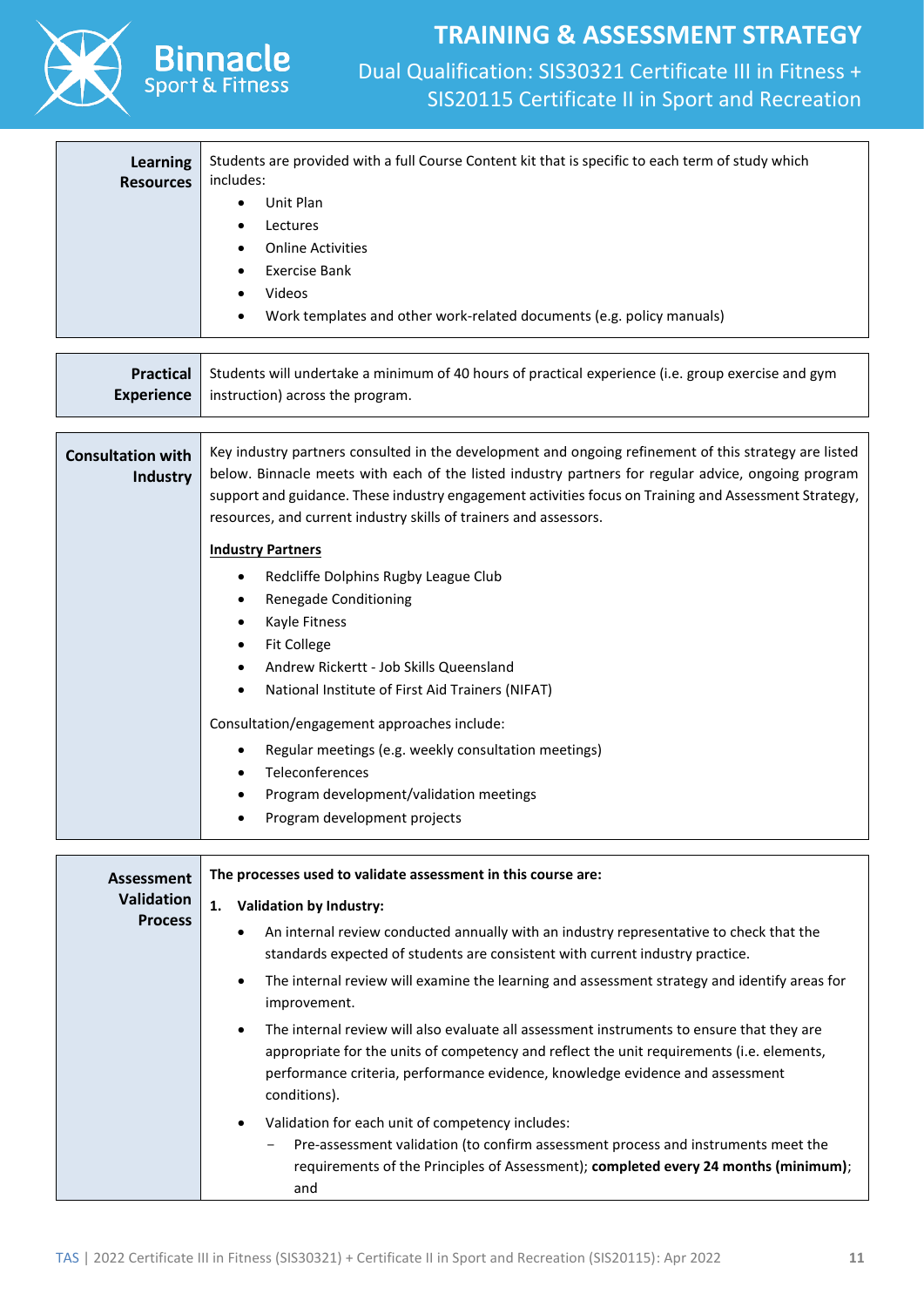

#### **2. Fitness assessment equipment**

- $\boxtimes$  Tape measures (such as a stadiometer to measure height)
- $\boxtimes$  Sit and reach tools
- $\boxtimes$  Stationary bicycle, treadmill or rowing ergometer
- $\boxtimes$  Heart rate monitors
- Blood pressure monitor
- $\boxtimes$  Body weight scales
- $\boxtimes$  Stop watches
- **3. In addition to a Fitness Facility:**
	- $\boxtimes$  Personal computers with office software and internet.
	- $\boxtimes$  Repair equipment and maintenance resources (e.g. ball pumps, cleaning equipment).
	- $\boxtimes$  Maintenance storage facilities (e.g. storeroom).
	- $\boxtimes$  Access to a primary school participant group (or junior secondary) for a Community Fitness Program to be organised by the Program Deliverer.
	- $\boxtimes$  The venue/facility for this Community Fitness Program must include a range of sport and recreation activities and equipment.
- **4. Access to adult and older adult clients** with all 9 sessions, instructed by each student, undertaken on school premises (or an external fitness facility as arranged by the School) - for practical assessment purposes and assessed by the Binnacle Teacher.
	- $\boxtimes$  6 x 1-ON-1 GYM-BASED SESSIONS: Each student is required to instruct six gym-based sessions (minimum session duration of 30 minutes) for the following clients:
		- 1 x female adult (age 18+ years) minimum of 2 sessions
		- 1 x male adult (age  $18+$  years) minimum of 2 sessions
		- 1 x older adult (age  $55+$  years) minimum of 2 sessions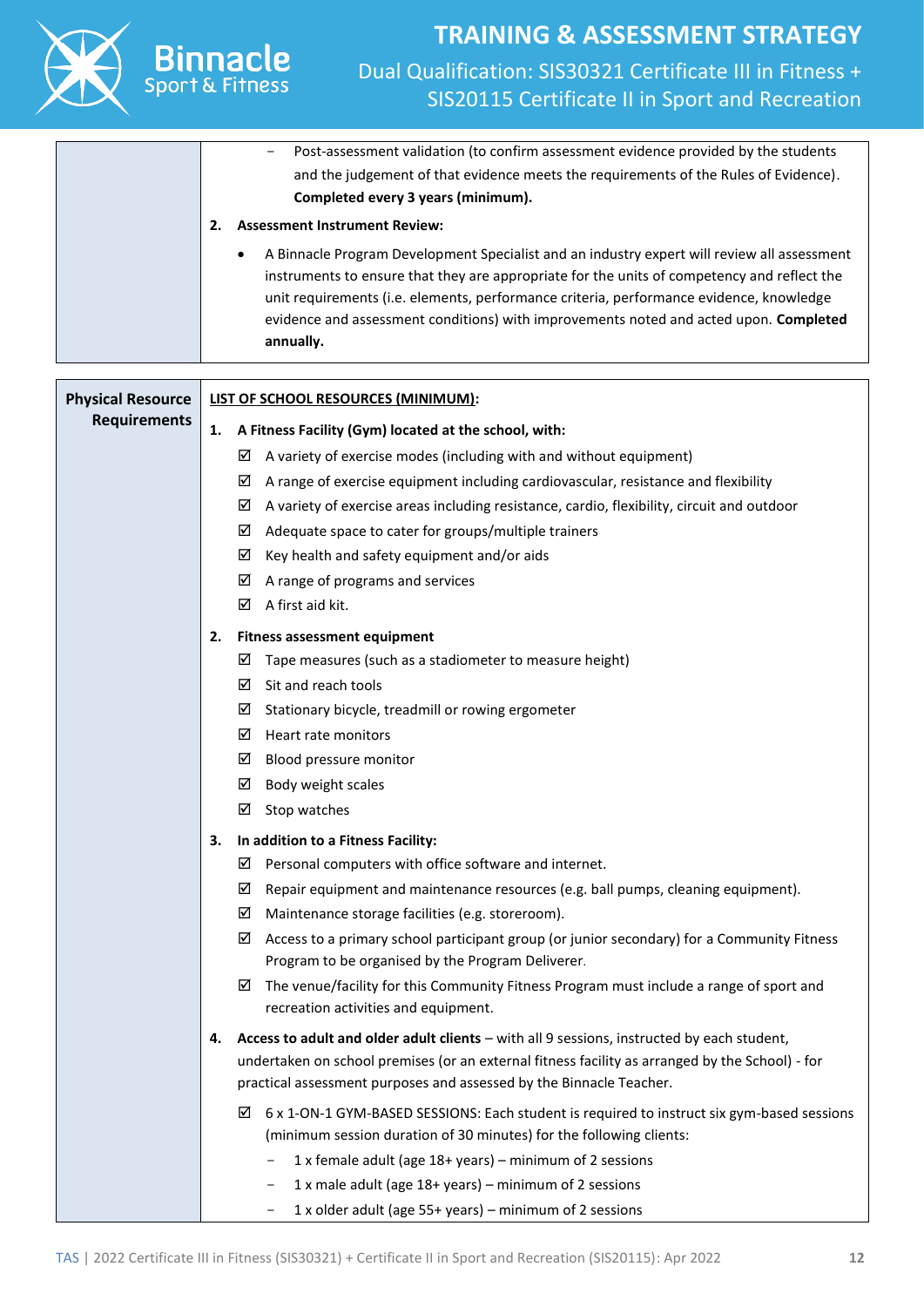

#### **PLUS**

**Binnacle** 

Sport

|                       | 3 x GROUP EXERCISE SESSIONS: Each student is required to instruct three group exercise<br>☑                                                                                                                      |
|-----------------------|------------------------------------------------------------------------------------------------------------------------------------------------------------------------------------------------------------------|
|                       | sessions (minimum session duration of 45 minutes) for the following client groups (with a                                                                                                                        |
|                       | minimum of 6 participants in each group):                                                                                                                                                                        |
|                       | A group that is predominantly comprised of female adults - minimum of 1 session (i.e. a<br>minimum of 6 participants with at least 4 x female adults)                                                            |
|                       | A group that is predominantly comprised of male adults - minimum of 1 session (i.e. a<br>$\qquad \qquad -$                                                                                                       |
|                       | minimum of 6 participants with at least 4 x male adults)                                                                                                                                                         |
|                       | A group that is predominantly comprised of older adults - minimum of 1 session (i.e. a                                                                                                                           |
|                       | minimum of 6 participants with at least 4 x older adults aged 55 years or over)                                                                                                                                  |
|                       | <b>IMPORTANT:</b> These sessions have been scheduled outside of class hours (on the basis that adult clients                                                                                                     |
|                       | such as teachers have restricted availability during school time) however, they can be completed during                                                                                                          |
|                       | class time if clients are available. Sessions must be coordinated by the Binnacle Teacher (qualified<br>fitness professional) at a fitness facility with adequate insurances in place and approved by the school |
|                       | (e.g. school gym).                                                                                                                                                                                               |
|                       | Mandatory First Aid training equipment - minimum (*suggested) quantity (if First Aid<br>5.                                                                                                                       |
|                       | competency delivered via Binnacle program)                                                                                                                                                                       |
|                       | Adult CPR manikin (1 manikin per 4 students*)<br>⊻                                                                                                                                                               |
|                       | Infant CPR manikin (1 manikin per 4 students*)<br>⊻                                                                                                                                                              |
|                       | CPR face shield or 'clean face' (1 per student for each manikin)<br>☑                                                                                                                                            |
|                       | Alcohol wipes (1 x tub)<br>☑                                                                                                                                                                                     |
|                       | AED trainer (1 trainer per 4 students*)<br>☑                                                                                                                                                                     |
|                       | Gloves (1 x box of each size)<br>☑                                                                                                                                                                               |
|                       | EpiPen trainers (1 trainer per 4 students*)<br>☑                                                                                                                                                                 |
|                       | Asthma puffers (placebo) (1 trainer per 4 students*)<br>☑                                                                                                                                                        |
|                       | Asthma spacers (1 trainer per 4 students*)<br>☑                                                                                                                                                                  |
|                       | ☑<br>Asthma spacer mouthpieces (1 per student)                                                                                                                                                                   |
|                       | ☑<br>Triangular bandages (1 new bandage per student*)                                                                                                                                                            |
|                       | Roller bandages (1 new bandage per student*)<br>☑                                                                                                                                                                |
|                       | Spare, clean bandages/slings (assortment)<br>☑                                                                                                                                                                   |
|                       | Workplace compliant first aid kit - stocked (1 per class*)<br>⊠                                                                                                                                                  |
|                       | Pillows and blankets (assortment)<br>⊠                                                                                                                                                                           |
|                       | ☑<br>Simulated hazards (as per workplace)                                                                                                                                                                        |
|                       |                                                                                                                                                                                                                  |
| <b>Human Resource</b> | The Program Deliverer must be the primary facilitator of learning by:                                                                                                                                            |
| <b>Requirements</b>   | Being timetabled to the class for every lesson.<br>⊻                                                                                                                                                             |
|                       | Coordinating and overseeing the 'outside classroom timetable' commitment for the programs<br>⊻                                                                                                                   |
|                       | outlined in the 'Physical Resource Requirements' - Access to Adult and Older Adult Clients.                                                                                                                      |
|                       | The Program Deliverer must:                                                                                                                                                                                      |
|                       | Hold the Certificate IV in Training and Assessment (TAE40116, or TAE40110*) qualification.<br>⊻                                                                                                                  |
|                       | * Where the teacher holds TAE40110, two new core units must also be held:                                                                                                                                        |
|                       | TAEASS502 Design and develop assessment tools (or equivalent); and                                                                                                                                               |
|                       | TAELLN411 Address adult language, literacy and numeracy (LLN) skills (or equivalent)                                                                                                                             |
|                       | Hold an industry qualification:<br>⊻                                                                                                                                                                             |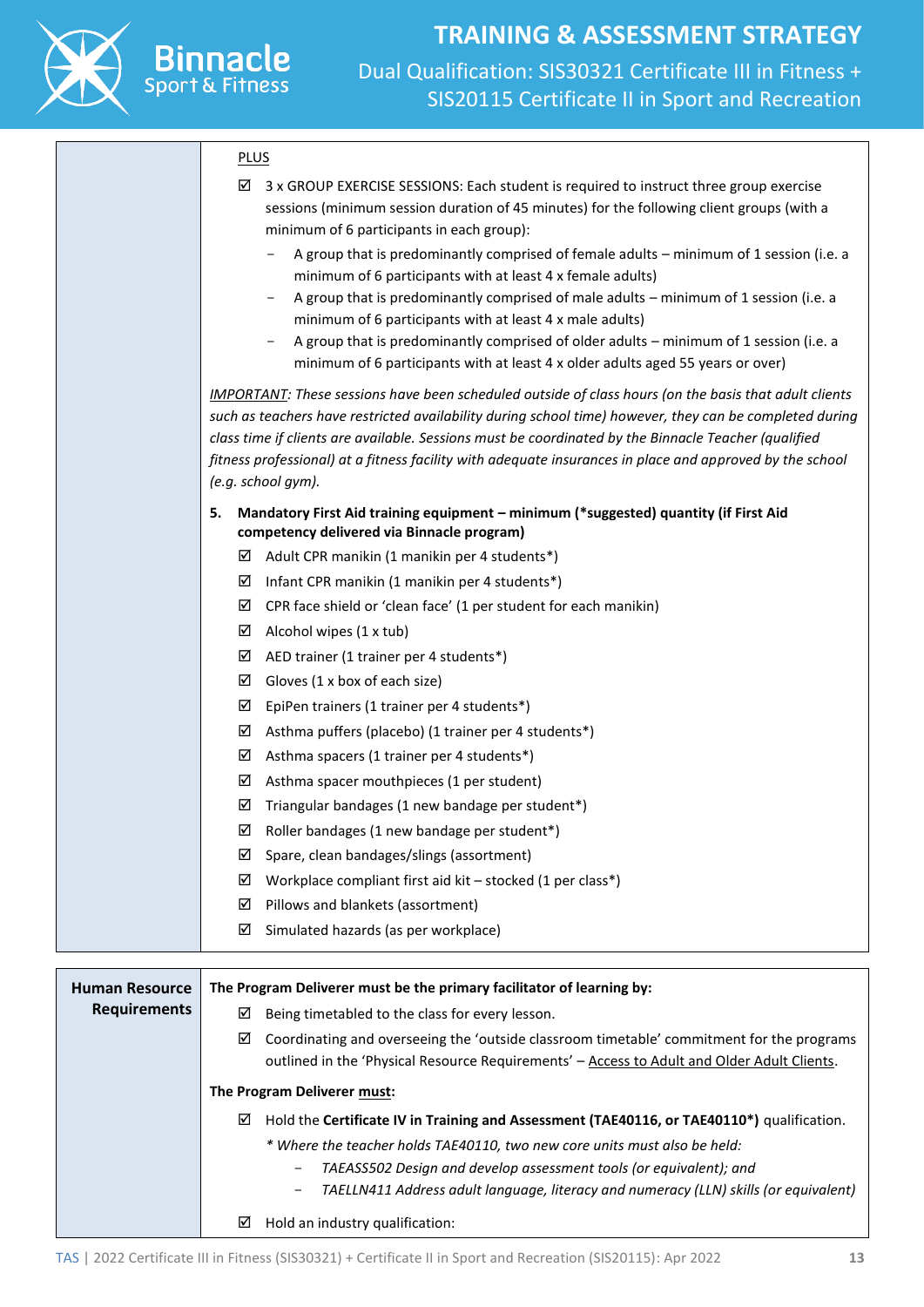

**Binnacle** 

# **TRAINING & ASSESSMENT STRATEGY**

#### Dual Qualification: SIS30321 Certificate III in Fitness + SIS20115 Certificate II in Sport and Recreation

- Must first hold a Certificate IV in Fitness with a collective period of two years working in fitness instruction (or be a registered/accredited practising exercise professional with a degree and experience relevant to each of the 7 x 'Fitness Instruction' units of competency)  $\boxtimes$  Demonstrate vocational competence specific to all units of competency in this program  $\boxtimes$  Maintain a complete their Binnacle Profile, which includes: 1. Recent Work History: ■ Teaching history, specific to Fitness ■ Industry related history, specific to Fitness 2. Industry Currency: Minimum of one Fitness industry workplace visit per semester. ▪ Minimum of one Fitness-specific professional development **per semester**. 3. VET Currency: ▪ A minimum of one VET-specific professional development **per semester**. **School (Third Party) must resource a nominated back-up deliverer**, who meets the following requirements prior to commencing as a Binnacle Program Deliverer:  $\boxtimes$  A current Certificate IV in Training and Assessment  $\boxtimes$  A Certificate IV in Fitness with a collective period of two years working in fitness instruction (or be a registered/accredited practising exercise professional with a degree and experience relevant to each of the 7 x 'Fitness Instruction' units of competency).  $\boxtimes$  Demonstrate vocational competence specific to all units of competency in this program

| <b>Human Resource</b> | If the First Aid competency is delivered via the Binnacle Program:                                                                          |  |  |  |
|-----------------------|---------------------------------------------------------------------------------------------------------------------------------------------|--|--|--|
| <b>Requirements</b>   | Each First Aid Program Deliverer must:                                                                                                      |  |  |  |
|                       | Hold a current Certificate IV in Training and Assessment (per above)<br>☑                                                                   |  |  |  |
|                       | Hold a current Provide First Aid Certificate (within 3 years)<br>☑                                                                          |  |  |  |
|                       | Hold a current CPR Certificate (within 12 months)<br>☑                                                                                      |  |  |  |
|                       | Complete a 'Statement of Service - First Aid Officer' verified by their Head of Department or<br>☑                                          |  |  |  |
|                       | line manager.                                                                                                                               |  |  |  |
|                       | Each Program Deliverer must maintain currency in Industry and VET by:                                                                       |  |  |  |
|                       | Completing the Binnacle Profile, which includes:<br>☑                                                                                       |  |  |  |
|                       | 1. Recent Work History                                                                                                                      |  |  |  |
|                       | Industry related history, specific to First Aid (e.g. ongoing participation as a First Aid<br>٠<br>Officer for sport teams and excursions). |  |  |  |
|                       | <b>Industry Currency</b><br>2.                                                                                                              |  |  |  |
|                       | A minimum of one First Aid-specific professional development per year.<br>٠                                                                 |  |  |  |
|                       | Binnacle Training will source professional development opportunities to satisfy this<br>requirement.                                        |  |  |  |
|                       | 3.<br><b>VET Currency</b>                                                                                                                   |  |  |  |
|                       | A minimum of one VET-specific professional development per semester.<br>٠                                                                   |  |  |  |
|                       | Participation in Binnacle Training's scheduled live events (Workshops in Term 1/2,<br>plus ViSC in Term 4) will satisfy this requirement.   |  |  |  |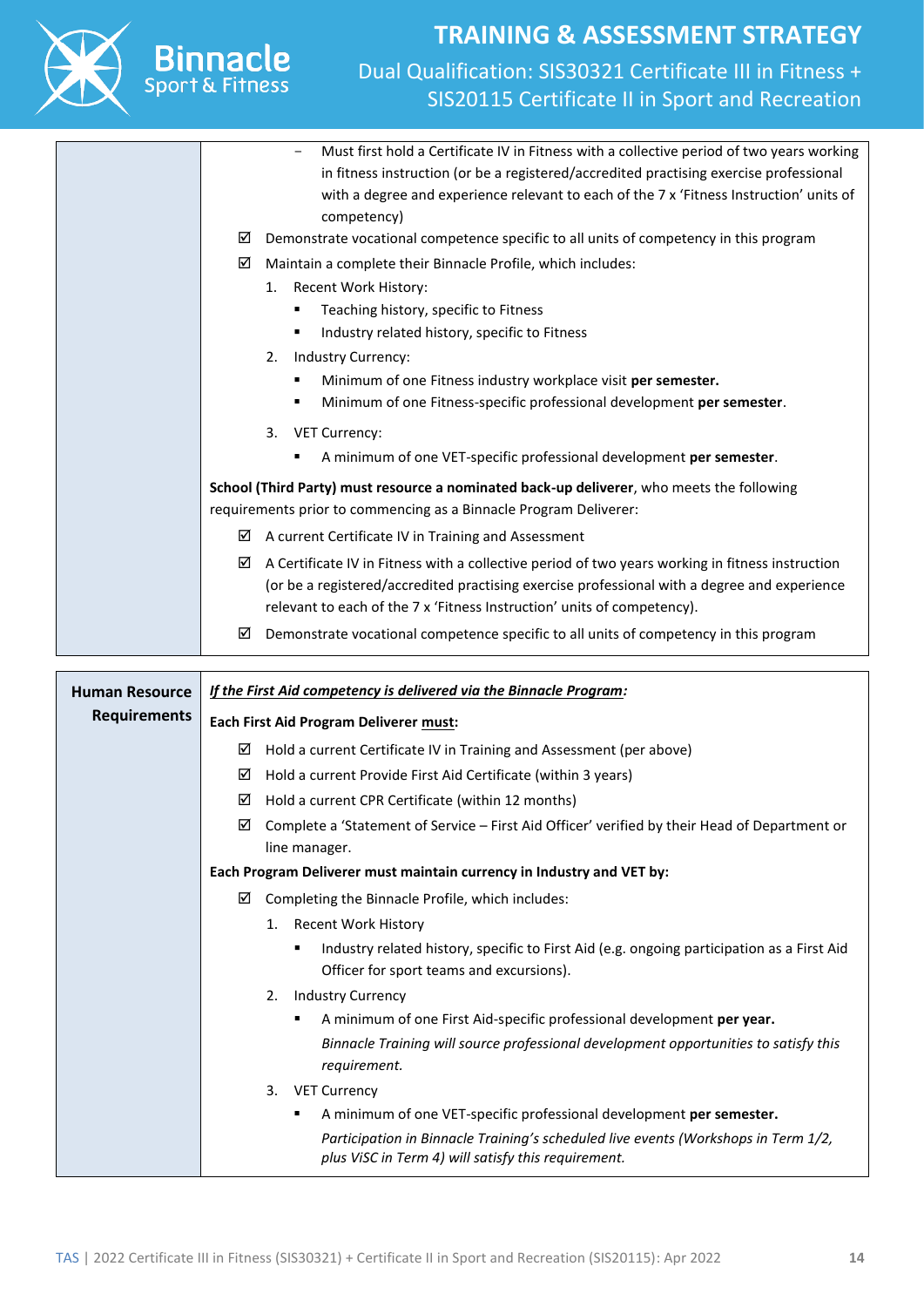

### **TRAINING & ASSESSMENT STRATEGY** Dual Qualification: SIS30321 Certificate III in Fitness + SIS20115 Certificate II in Sport and Recreation

| <b>Pathways</b> | The Certificate III in Fitness will be used predominantly by students seeking to enter the fitness<br>industry and/or as an alternative entry into University.                                                                                                                                                                                                                                      |
|-----------------|-----------------------------------------------------------------------------------------------------------------------------------------------------------------------------------------------------------------------------------------------------------------------------------------------------------------------------------------------------------------------------------------------------|
|                 | QLD SCHOOLS: Graduates may be able to use their Certificate III in Fitness to improve their chances of<br>gaining tertiary entrance. Students eligible for an Australian Tertiary Admission Rank (ATAR) may be<br>able to use their completed Certificate III to contribute towards their ATAR. For further information<br>please visit https://www.qcaa.qld.edu.au/parents-carers/senior-secondary |
|                 | Students may also choose to continue their study by completing the Certificate IV in Fitness through<br>another Registered Training Organisation.                                                                                                                                                                                                                                                   |
|                 |                                                                                                                                                                                                                                                                                                                                                                                                     |
|                 |                                                                                                                                                                                                                                                                                                                                                                                                     |

| <b>Foundation Skills</b> | Foundation Skills are the combination of communication skills and generic, non-technical skills and<br>capabilities considered essential to meet the complexities of life in a modern society. 'Communication'<br>skills included in Foundation Skills are English language, literacy and numeracy (LLN). |
|--------------------------|-----------------------------------------------------------------------------------------------------------------------------------------------------------------------------------------------------------------------------------------------------------------------------------------------------------|
|                          | All units of competency within new streamlined Training Packages have Foundation Skills either<br>embedded in the unit performance requirements or listed explicitly.                                                                                                                                     |
|                          | Each unit of competency selected to comprise this program has Foundation Skills that are relevant to<br>the context of the learning outcomes and are applicable to work and life situations.                                                                                                              |

| <b>Student Feedback</b> | Student feedback is collected and analysed. Feedback from students in relation to assessment             |
|-------------------------|----------------------------------------------------------------------------------------------------------|
|                         | processes, methods and instruments will be collated, analysed and improvements made in the light of      |
|                         | student suggestions. Formal surveys/questionnaires as well as informal processes at the end of each unit |
|                         | of work will be used to gather data. Throughout the course, data is collected in relation to Quality     |
|                         | Indicators. Binnacle Training also has a published Complaints and Appeals Policy which provides students |
|                         | and others with avenues to make a complaint or to appeal a decision (including assessment decisions)     |
|                         | directly with Binnacle Administration.                                                                   |
|                         |                                                                                                          |
|                         | Date for data analysis: December (annually)                                                              |

| <b>AVETMISS</b><br>Reporting | Students are enrolled in the relevant units of competency and the results are forwarded at the end of<br>each term (as a minimum) to the Queensland Department of Employment, Small Business and Training<br>(DESBT) indicating if competency has been attained or is continuing. Binnacle Program Management<br>and Administration staff verify that accurate and up-to-date information is recorded. |
|------------------------------|--------------------------------------------------------------------------------------------------------------------------------------------------------------------------------------------------------------------------------------------------------------------------------------------------------------------------------------------------------------------------------------------------------|
|                              | <b>QLD SCHOOLS:</b> Permission is provided to DESBT for student results to be forwarded to the Queensland<br>Curriculum & Assessment Authority (QCAA).                                                                                                                                                                                                                                                 |

| <b>Student Records</b> | Student results show the unit code, title and date achieved. The final assessment outcome for each<br>unit of competency will be retained for a period of 30 years. Once all units are recorded as competent,<br>a qualification or a statement of attainment will be issued.                                                                         |
|------------------------|-------------------------------------------------------------------------------------------------------------------------------------------------------------------------------------------------------------------------------------------------------------------------------------------------------------------------------------------------------|
|                        | <b>Skills Assure Supplier Specific Requirements</b>                                                                                                                                                                                                                                                                                                   |
|                        | Binnacle Training will keep a complete record of training and assessment, including copies of the<br>Qualifications and Statements of Attainment issued to each student, for 6 years from the end of the<br>term [i.e. the earlier of either: a) the date of Agreement termination; or b) the date that the last<br>Program under the Agreement ends. |
|                        | Fee-for-Service (non SAS)                                                                                                                                                                                                                                                                                                                             |